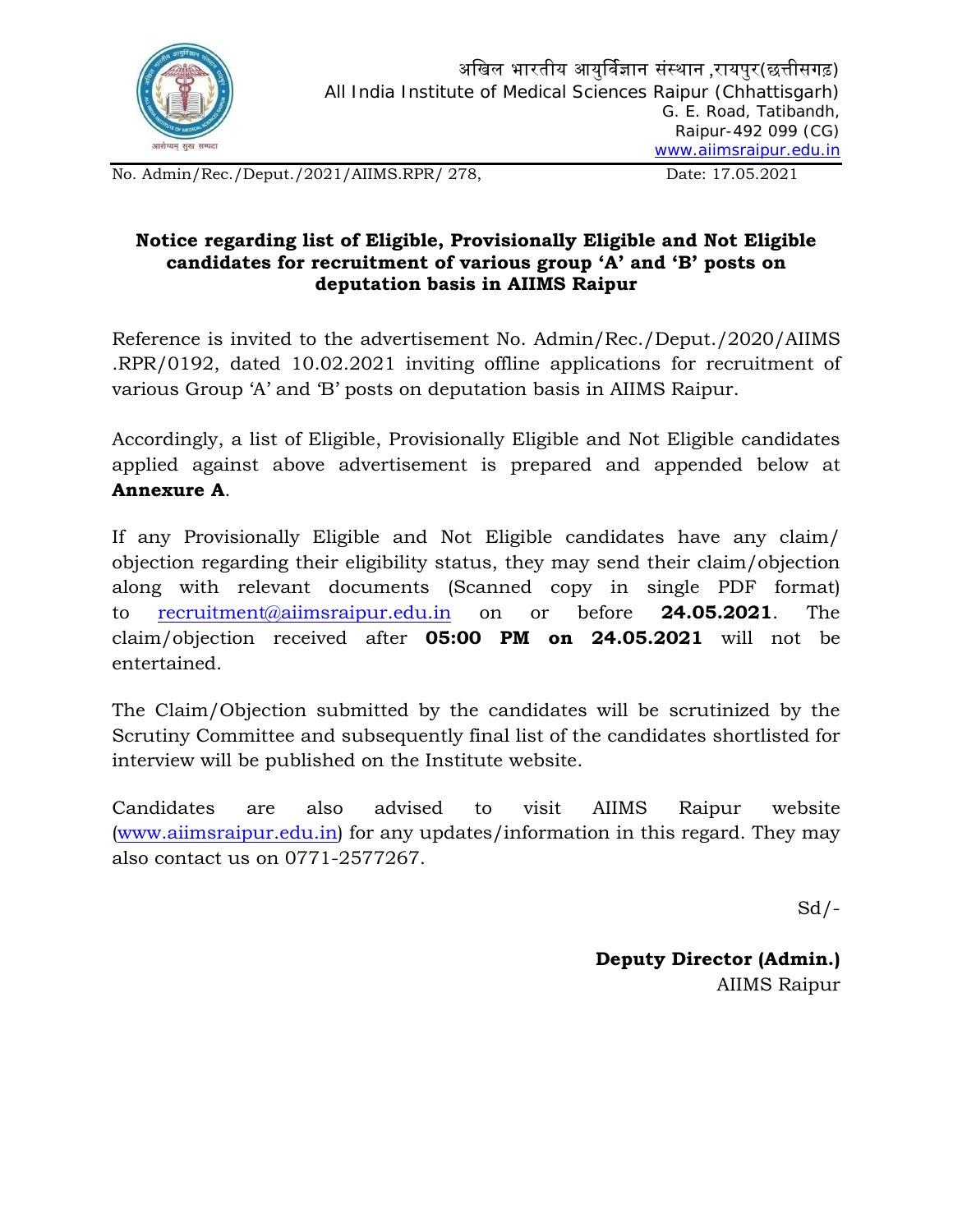## **List of Eligible, Provisionally Eligible and Not Eligible candidates for recruitment of various group 'A' and 'B' posts on deputation basis in AIIMS Raipur**

| Sr.<br>No.                           | <b>Name of the Applicant</b> | Eligible/<br>Provisionally<br>Eligible/Not<br>Eligible | If Provisionally Eligible /<br>Not Eligible, reasons<br>thereof                                 |  |  |  |
|--------------------------------------|------------------------------|--------------------------------------------------------|-------------------------------------------------------------------------------------------------|--|--|--|
| <b>Medical Superintendent</b>        |                              |                                                        |                                                                                                 |  |  |  |
| $\mathbf{1}$                         | Dr. Swati Jayant Pawar       | Not Eligible                                           | Not a regular govt. employee                                                                    |  |  |  |
|                                      |                              | <b>Assistant Controller of Examination</b>             |                                                                                                 |  |  |  |
| $\mathbf{1}$                         | Shri A Ravishankar           | Eligible                                               |                                                                                                 |  |  |  |
| $\overline{2}$                       | Shri Sajan Thomas            | Eligible                                               |                                                                                                 |  |  |  |
| 3                                    | Shri K Sudhir                | Eligible                                               |                                                                                                 |  |  |  |
| 4                                    | Shri Deepak Verma            | Not Eligible                                           | Not a regular govt. employee                                                                    |  |  |  |
| <b>Senior Administrative Officer</b> |                              |                                                        |                                                                                                 |  |  |  |
| $\mathbf{1}$                         | Mrs. Jyoti Rathore           | Not Eligible                                           | Not having experience<br>in administration and<br>establishment matters                         |  |  |  |
| $\overline{2}$                       | Shri M B Manoj               | Eligible                                               |                                                                                                 |  |  |  |
| 3                                    | Shri A Ravishankar           | Not Eligible                                           | Not having experience<br>in administration and<br>establishment matters                         |  |  |  |
| $\overline{4}$                       | Shri Sajan Thomas            | Not Eligible                                           | Not having experience<br>in administration and<br>establishment matters                         |  |  |  |
| 5                                    | Shri K Sudhir                | Eligible                                               |                                                                                                 |  |  |  |
| 6                                    | Shri V Sitaramu              | Eligible                                               |                                                                                                 |  |  |  |
| $\overline{7}$                       | Shri Anand Deo Tamrakar      | Not Eligible                                           | Not having experience<br>in administration and<br>establishment matters                         |  |  |  |
| 8                                    | Shri Vipin Prakash           | Provisionally<br>Eligible                              | Subject to forwarding of<br>application through proper<br>channel from the parent<br>department |  |  |  |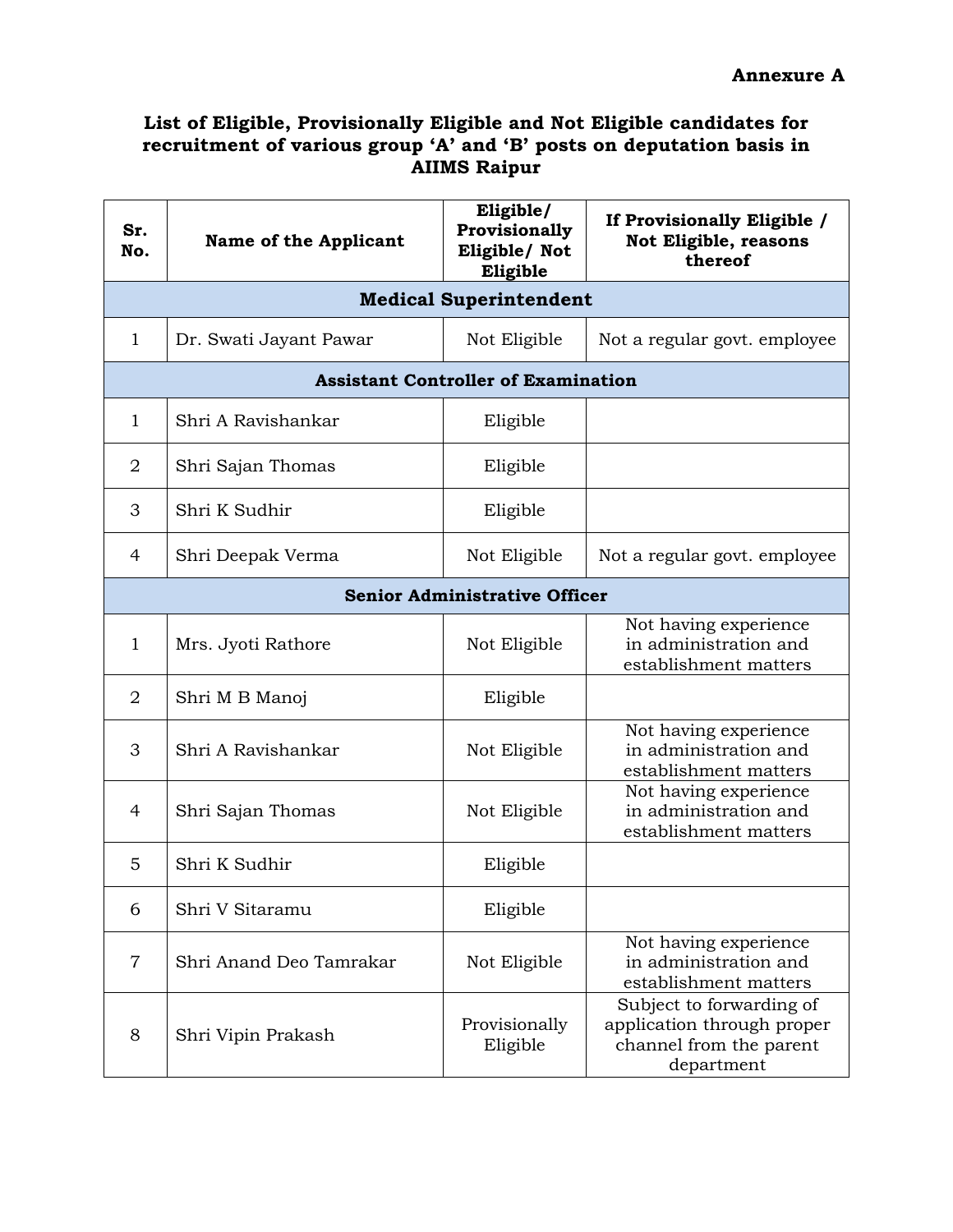| Sr.<br>No.                                   | <b>Name of the Applicant</b>       | Eligible/<br>Provisionally<br>Eligible/ Not<br>Eligible | If Provisionally Eligible /<br><b>Not Eligible, reasons</b><br>thereof                                                                  |  |  |
|----------------------------------------------|------------------------------------|---------------------------------------------------------|-----------------------------------------------------------------------------------------------------------------------------------------|--|--|
| 9                                            | Shri Satyaranjan Kar               | Not Eligible                                            | Not having analogous<br>experience and inadequate<br>service period in required<br>pay level                                            |  |  |
| 10                                           | Shri Jai Prakash Shukla            | Provisionally<br>Eligible                               | Subject to Submission of<br>Work experience in<br>administration related<br>matters.                                                    |  |  |
| 11                                           | Shri Satya Narayana<br>Satapathy   | Provisionally<br>Eligible                               | Subject to submission of<br>application form, Vigilance<br>Clearance Certificate and<br>Integrity Certificate through<br>proper channel |  |  |
| 12                                           | Shri Vijay Kumar Sarkar            | Provisionally<br>Eligible                               | Subject to submission of<br>application form, Vigilance<br>Clearance Certificate and<br>Integrity Certificate through<br>proper channel |  |  |
| 13                                           | Smt. Rajita Mishra                 | Provisionally<br>Eligible                               | Subject to submission and<br>clarification regarding pay<br>structure at par with the<br>post applied against.                          |  |  |
| <b>Senior Procurement cum Stores Officer</b> |                                    |                                                         |                                                                                                                                         |  |  |
| $\mathbf{1}$                                 | Shri Bala Krishna Bhoi             | Not Eligible                                            | Not having experience in<br>required pay level                                                                                          |  |  |
| <b>Stores Officer</b>                        |                                    |                                                         |                                                                                                                                         |  |  |
| $\mathbf 1$                                  | Shri M Sundaram                    | Not Eligible                                            | Not having essential<br>qualification                                                                                                   |  |  |
| $\overline{2}$                               | Shri Gurmeet Sandhu                | Not Eligible                                            | Not having essential<br>qualification                                                                                                   |  |  |
| 3                                            | Shri Harish Ishwarchandra<br>Manke | Not Eligible                                            | Not possessing the required<br>qualifying service in specified<br>Grade Pay                                                             |  |  |
| <b>Assistant Administrative Officer</b>      |                                    |                                                         |                                                                                                                                         |  |  |
| $\mathbf{1}$                                 | Shri Ambika Prasad Choubey         | Eligible                                                |                                                                                                                                         |  |  |
| $\overline{2}$                               | Shri Lokeshwar Joshi               | Not Eligible                                            | Not a regular govt. employee                                                                                                            |  |  |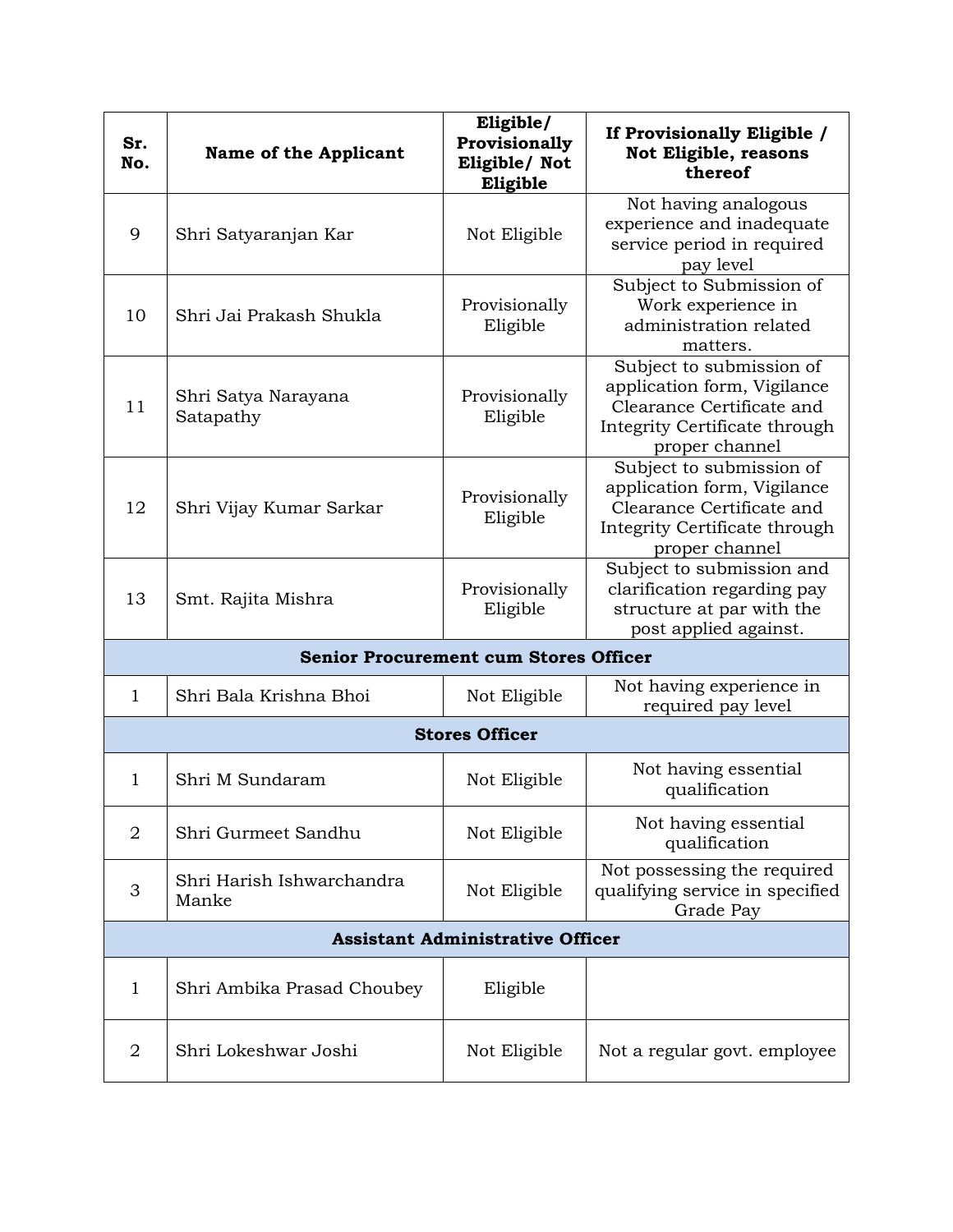| Sr.<br>No.                       | <b>Name of the Applicant</b> | Eligible/<br>Provisionally<br>Eligible/ Not<br>Eligible | If Provisionally Eligible /<br>Not Eligible, reasons<br>thereof                                                                         |  |  |
|----------------------------------|------------------------------|---------------------------------------------------------|-----------------------------------------------------------------------------------------------------------------------------------------|--|--|
| 3                                | Ms. Richa Lukhe              | Not Eligible                                            | Not a regular govt. employee                                                                                                            |  |  |
| $\overline{4}$                   | Shri Tuleshwar Dhiwar        | Not Eligible                                            | Not a regular govt. employee                                                                                                            |  |  |
| 5                                | Shri Sujit Kumar Panicker    | Provisionally<br>Eligible                               | Subject to submission of<br>application form, Vigilance<br>Clearance Certificate and<br>Integrity Certificate through<br>proper channel |  |  |
| 6                                | Shri M Sundaram              | Provisionally<br>Eligible                               | Subject to submission of<br>application form, Vigilance<br>Clearance Certificate and<br>Integrity Certificate through<br>proper channel |  |  |
| $\overline{7}$                   | Shri Sunil Kumar Lahre       | Not Eligible                                            | Inadequate Experience                                                                                                                   |  |  |
| 8                                | Shri Manish Kumar Dhiwar     | Not Eligible                                            | Not a regular govt. employee                                                                                                            |  |  |
| 9                                | Shri Sanjay Gurvekar         | Provisionally<br>Eligible                               | Subject to submission of<br>application form, Vigilance<br>Clearance Certificate and<br>Integrity Certificate through<br>proper channel |  |  |
| 10                               | Shri Bauda Behera            | Provisionally<br>Eligible                               | Subject to submission of<br>application form, Vigilance<br>Clearance Certificate and<br>Integrity Certificate through<br>proper channel |  |  |
| <b>Senior Sanitation Officer</b> |                              |                                                         |                                                                                                                                         |  |  |
| $\mathbf{1}$                     | Shri Ramjee Prasad           | Eligible                                                |                                                                                                                                         |  |  |
| 2                                | Ms. Sushila Kartam           | Not Eligible                                            | Not a regular Govt. Employee                                                                                                            |  |  |
| 3                                | Shri Suryakant Sahu          | Not Eligible                                            | Not a regular Govt. Employee                                                                                                            |  |  |